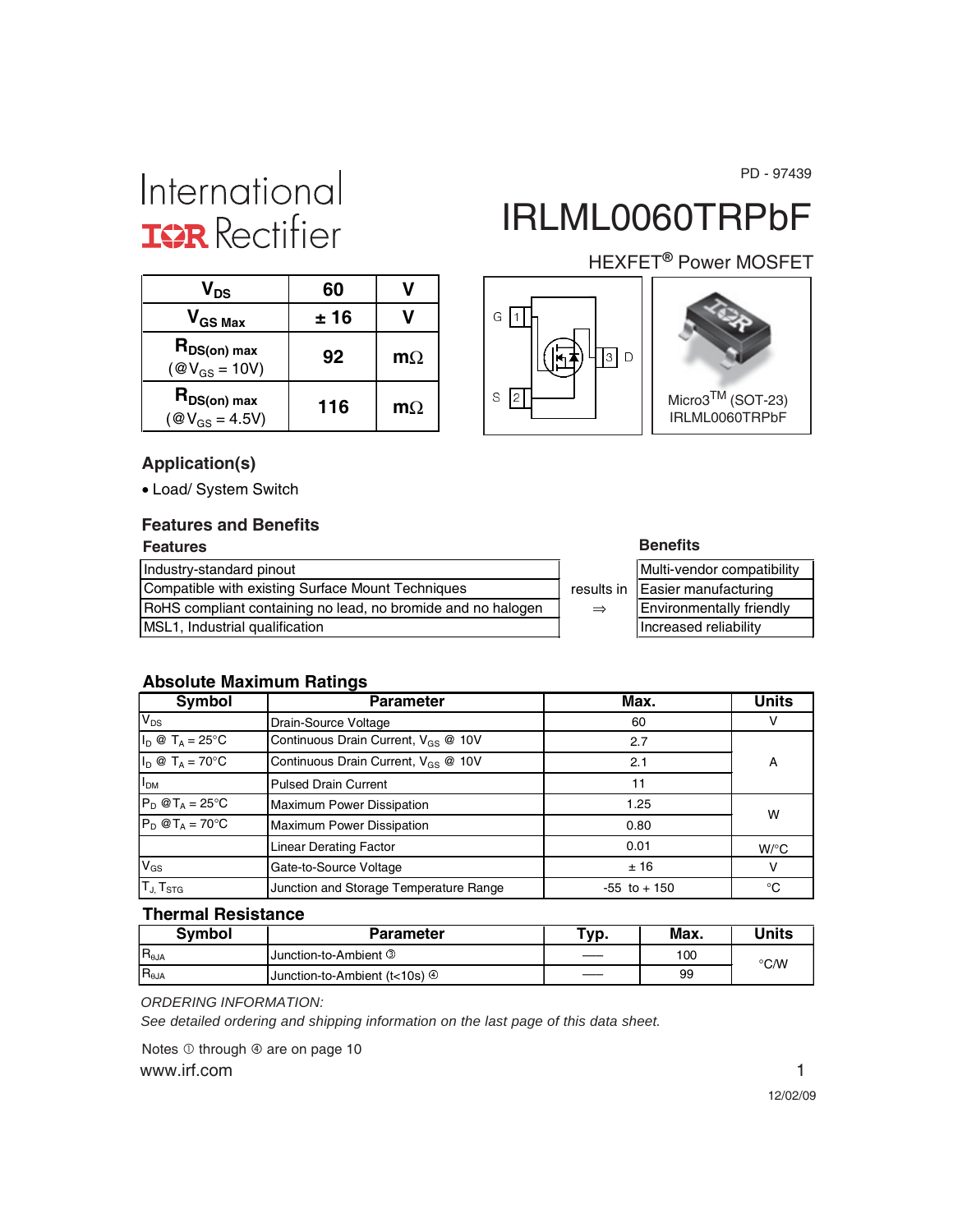| Symbol                                                 | <b>Parameter</b>                     | Min. | Typ. |        | Max. Units                     | <b>Conditions</b>                                |
|--------------------------------------------------------|--------------------------------------|------|------|--------|--------------------------------|--------------------------------------------------|
| $V_{(BR)DSS}$                                          | Drain-to-Source Breakdown Voltage    | 60   |      |        | V                              | $V_{GS} = 0V$ , $I_D = 250 \mu A$                |
| $\Delta\rm {V_{\rm (BR)DSS}/\Delta T_{\rm J}}$ $\vert$ | Breakdown Voltage Temp. Coefficient  |      | 0.06 |        | $V$ <sup>o</sup> C $\parallel$ | Reference to $25^{\circ}$ C, $I_D = 1 \text{mA}$ |
|                                                        | Static Drain-to-Source On-Resistance |      | 98   | 116    | $m\Omega$                      | $V_{GS} = 4.5V$ , $I_D = 2.2A$ 2                 |
| $R_{DS(on)}$                                           |                                      |      | 78   | 92     |                                | $V_{GS}$ = 10V, $I_D$ = 2.7A $\circledcirc$      |
| $V_{GS(th)}$                                           | Gate Threshold Voltage               | 1.0  |      | 2.5    | V                              | $V_{DS} = V_{GS}$ , $I_D = 25 \mu A$             |
| $I_{DSS}$                                              | Drain-to-Source Leakage Current      |      |      | 20     | μA                             | $V_{DS} = 60V$ , $V_{GS} = 0V$                   |
|                                                        |                                      |      |      | 250    |                                | $V_{DS} = 60V$ , $V_{GS} = 0V$ , $T_J = 125$ °C  |
| l <sub>GSS</sub>                                       | Gate-to-Source Forward Leakage       |      |      | 100    | nA                             | $V_{GS} = 20V$                                   |
|                                                        | Gate-to-Source Reverse Leakage       |      |      | $-100$ |                                | $V_{GS} = -20V$                                  |
| $R_G$                                                  | Internal Gate Resistance             |      | 1.6  |        | Ω                              |                                                  |
| gfs                                                    | Forward Transconductance             | 7.6  |      |        | S                              | $V_{DS} = 25V$ , $I_D = 2.7A$                    |
| $\mathsf{Q}_{\mathsf{g}}$                              | Total Gate Charge                    |      | 2.5  |        |                                | $I_D = 2.7A$                                     |
| $\mathsf{Q}_\mathsf{gs}$                               | Gate-to-Source Charge                |      | 0.7  |        | пC                             | $V_{DS} = 30V$                                   |
| $\mathsf{Q}_{\mathsf{gd}}$                             | Gate-to-Drain ("Miller") Charge      |      | 1.3  |        |                                | $V_{GS} = 4.5V$ <sup>②</sup>                     |
| $\mathsf{t}_{\mathsf{d}(\mathsf{on})}$                 | Turn-On Delay Time                   |      | 5.4  |        |                                | $V_{DD} = 30V$ <sup>2</sup>                      |
| $t_r$                                                  | <b>Rise Time</b>                     |      | 6.3  |        |                                | $I_D = 1.0A$                                     |
| $t_{d(off)}$                                           | Turn-Off Delay Time                  |      | 6.8  |        | ns                             | $R_G = 6.8\Omega$                                |
| t <sub>f</sub>                                         | Fall Time                            |      | 4.2  |        |                                | $V_{GS} = 4.5V$                                  |
| $C_{\text{iss}}$                                       | Input Capacitance                    |      | 290  |        |                                | $V_{GS} = 0V$                                    |
| $\mathsf{C}_{\mathrm{oss}}$                            | <b>Output Capacitance</b>            |      | 37   |        | pF                             | $V_{DS} = 25V$                                   |
| $C_{\rm rss}$                                          | Reverse Transfer Capacitance         |      | 21   |        |                                | $f = 1.0$ MHz                                    |

### Electric Characteristics @ T<sub>J</sub> = 25°C (unless otherwise specified)

| Symbol          | <b>Parameter</b>                 |    |     | Min.   Typ.   Max.   Units | <b>Conditions</b>                                    |
|-----------------|----------------------------------|----|-----|----------------------------|------------------------------------------------------|
| $I_{\rm S}$     | <b>Continuous Source Current</b> |    | 1.6 |                            | MOSFET symbol                                        |
|                 | (Body Diode)                     |    |     | A                          | showing the                                          |
| I <sub>SM</sub> | <b>Pulsed Source Current</b>     |    | 11  |                            | ⇤<br>integral reverse<br>G١                          |
|                 | (Body Diode)<br>$\odot$          |    |     |                            | p-n junction diode.                                  |
| $V_{SD}$        | Diode Forward Voltage            |    | 1.3 | v                          | $T_J = 25^{\circ}C$ , $I_S = 2.7A$ , $V_{GS} = 0V$ ② |
| $t_{rr}$        | <b>Reverse Recovery Time</b>     | 14 | 21  | ns                         | $T_J = 25^{\circ}C$ , $V_B = 30V$ , $I_F = 1.6A$     |
| $Q_{rr}$        | Reverse Recovery Charge          | 13 | 20  | пC                         | $di/dt = 100A/\mu s$ <sup>②</sup>                    |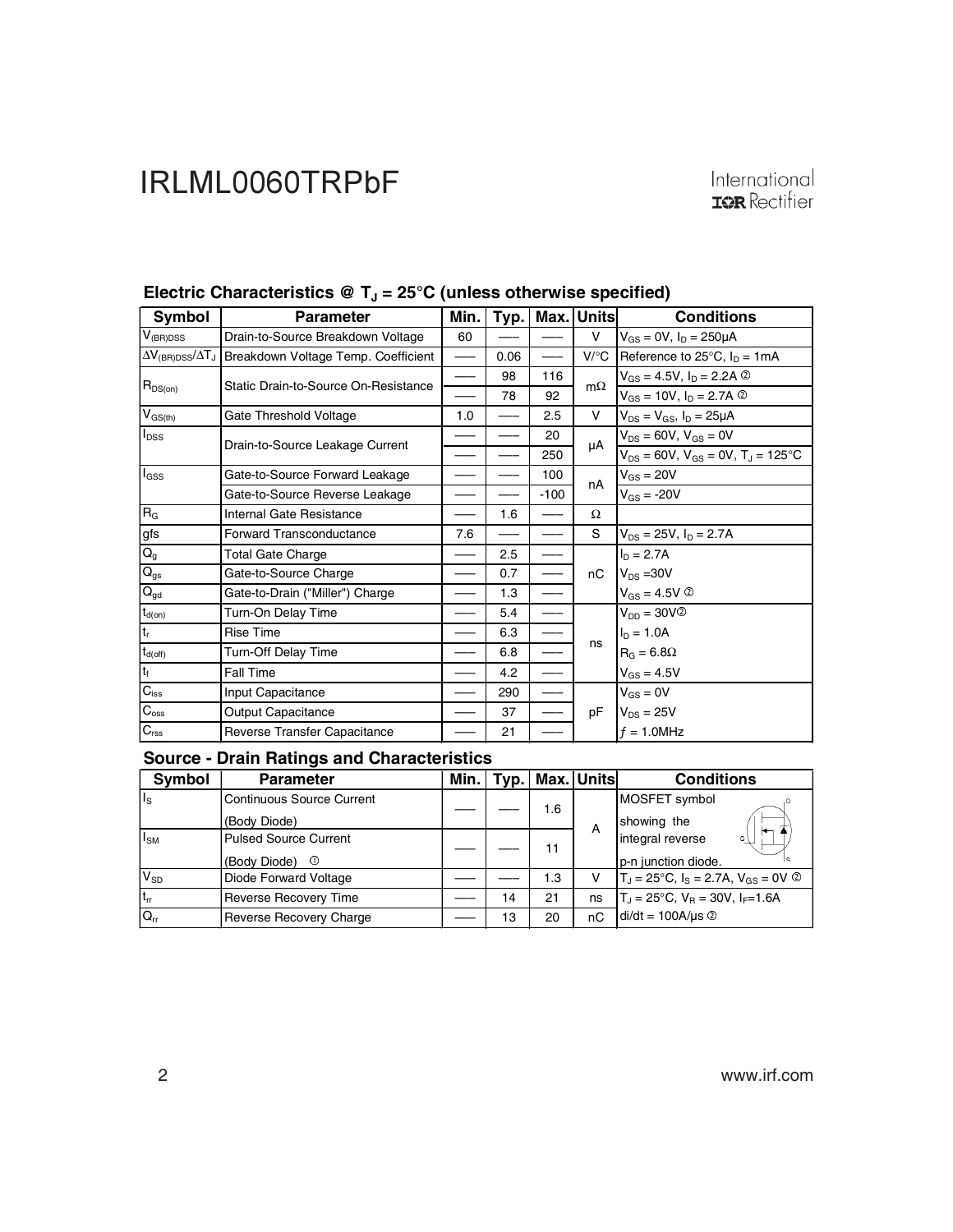International **IOR** Rectifier

### IRLML0060TRPbF











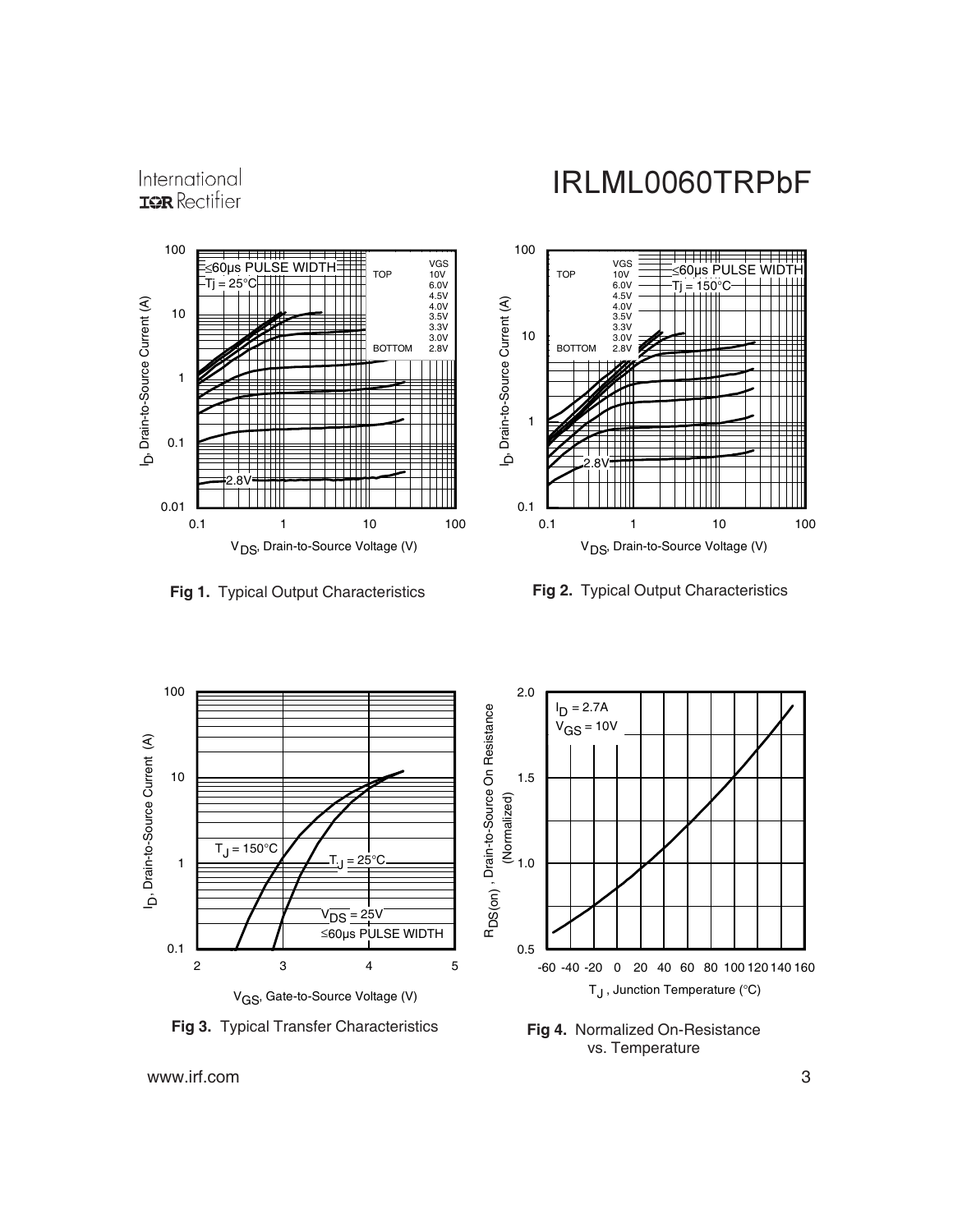

International **IOR** Rectifier



**Fig 7.** Typical Source-Drain Diode **Fig 8.** Maximum Safe Operating Area

4 www.irf.com

Forward Voltage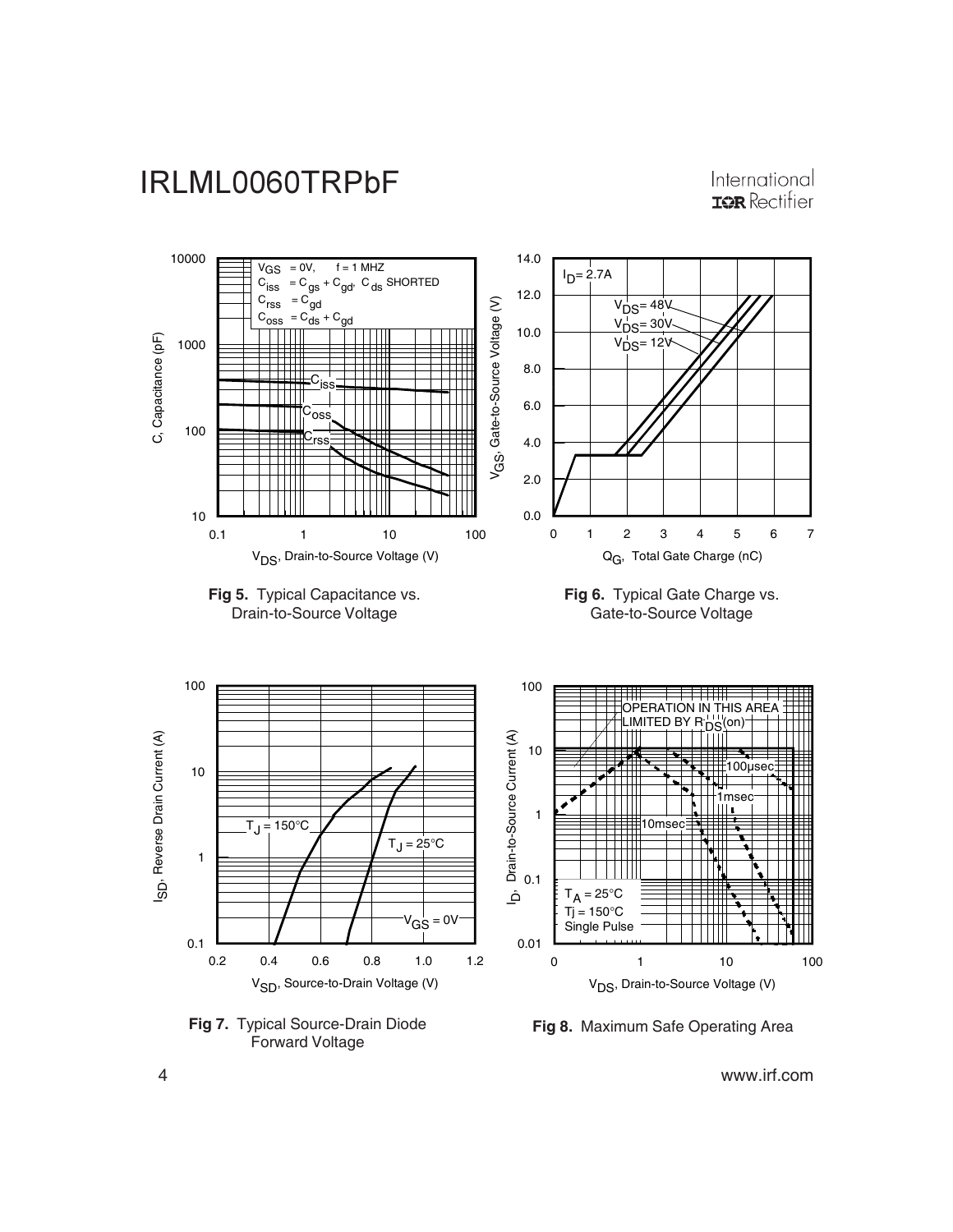







**Fig 10a.** Switching Time Test Circuit



**Fig 10b.** Switching Time Waveforms



**Fig 11.** Typical Effective Transient Thermal Impedance, Junction-to-Ambient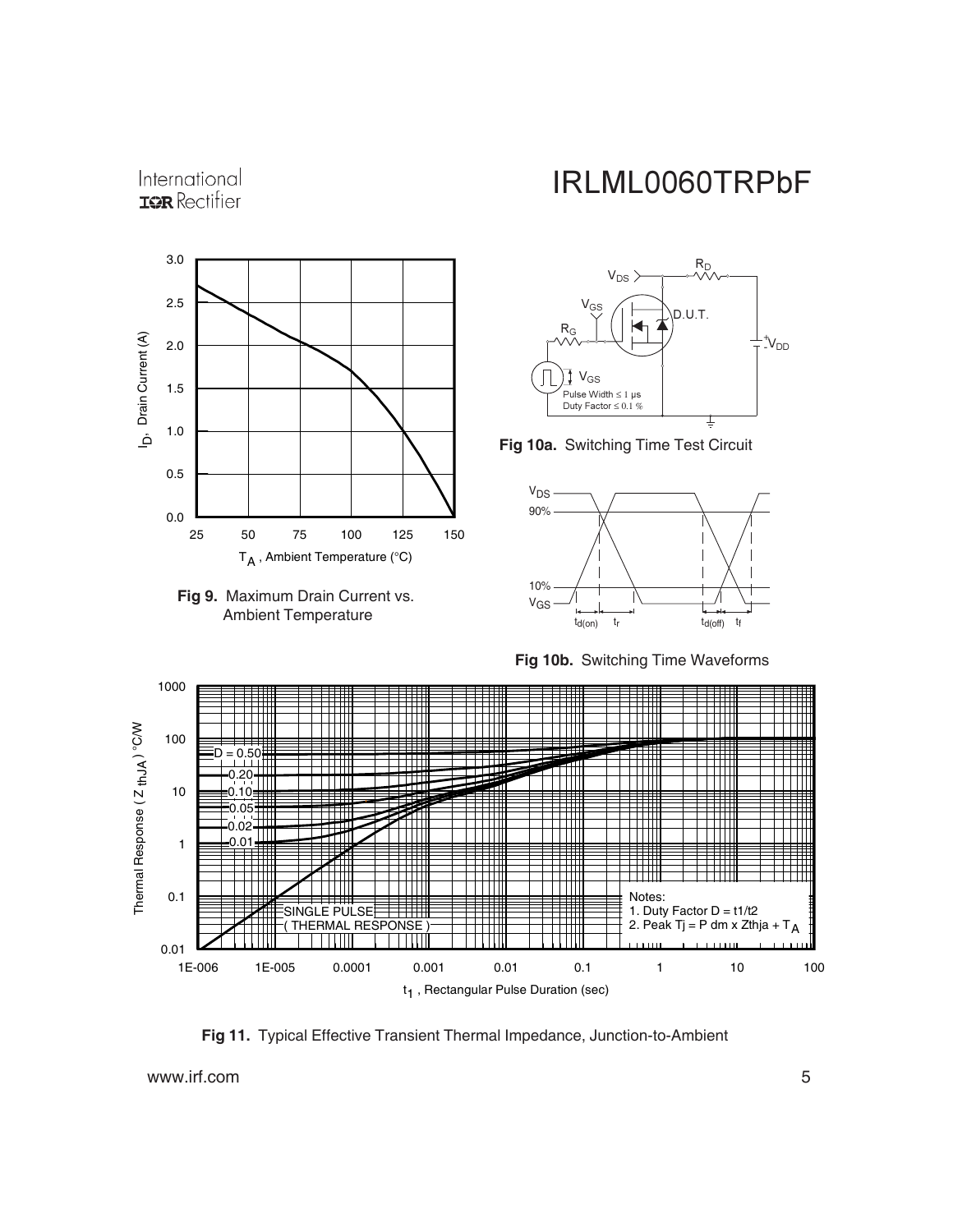International<br> **IGR** Rectifier



**Fig 12.** Typical On-Resistance vs. Gate Voltage







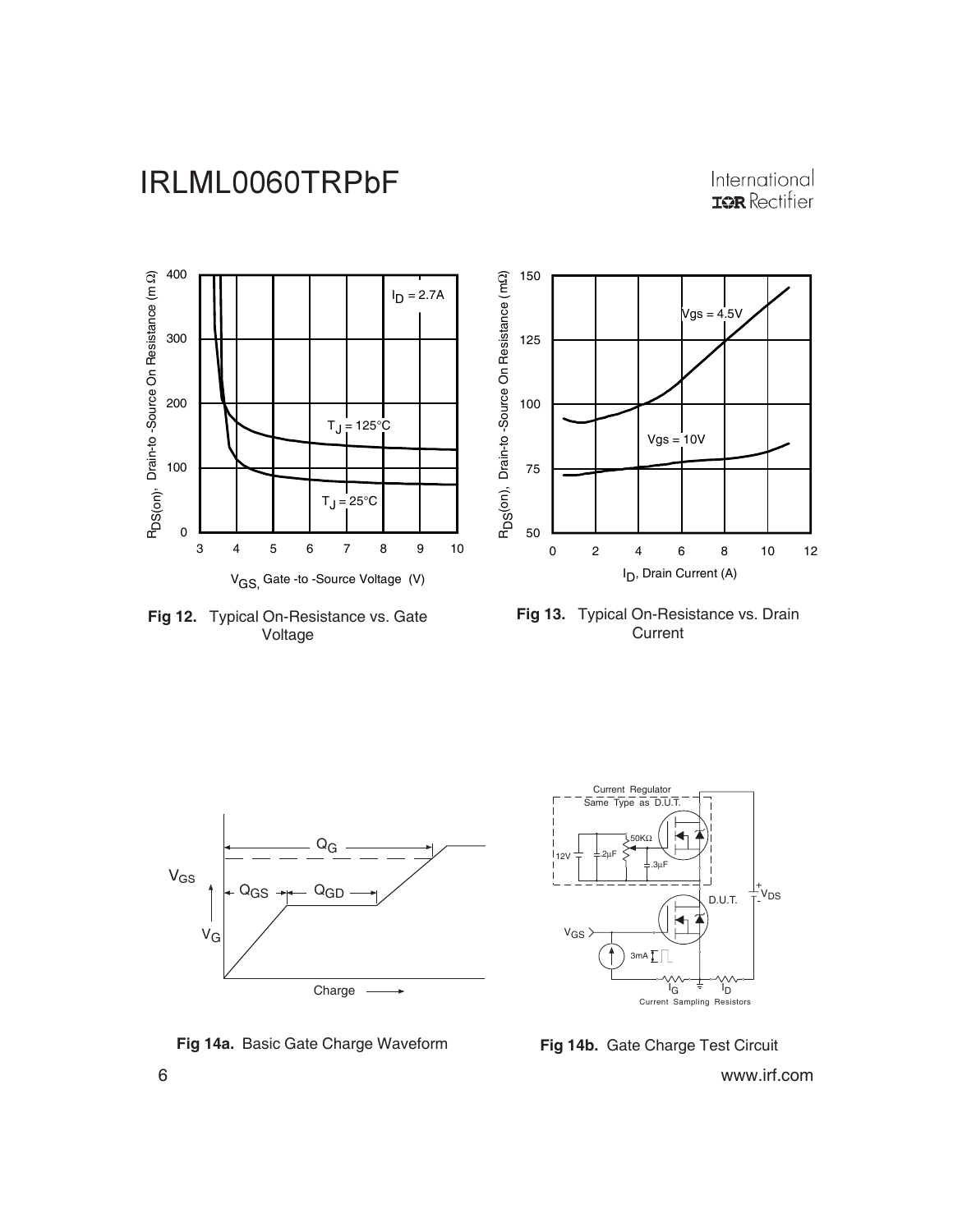



**Fig 15.** Typical Threshold Voltage vs. Junction Temperature

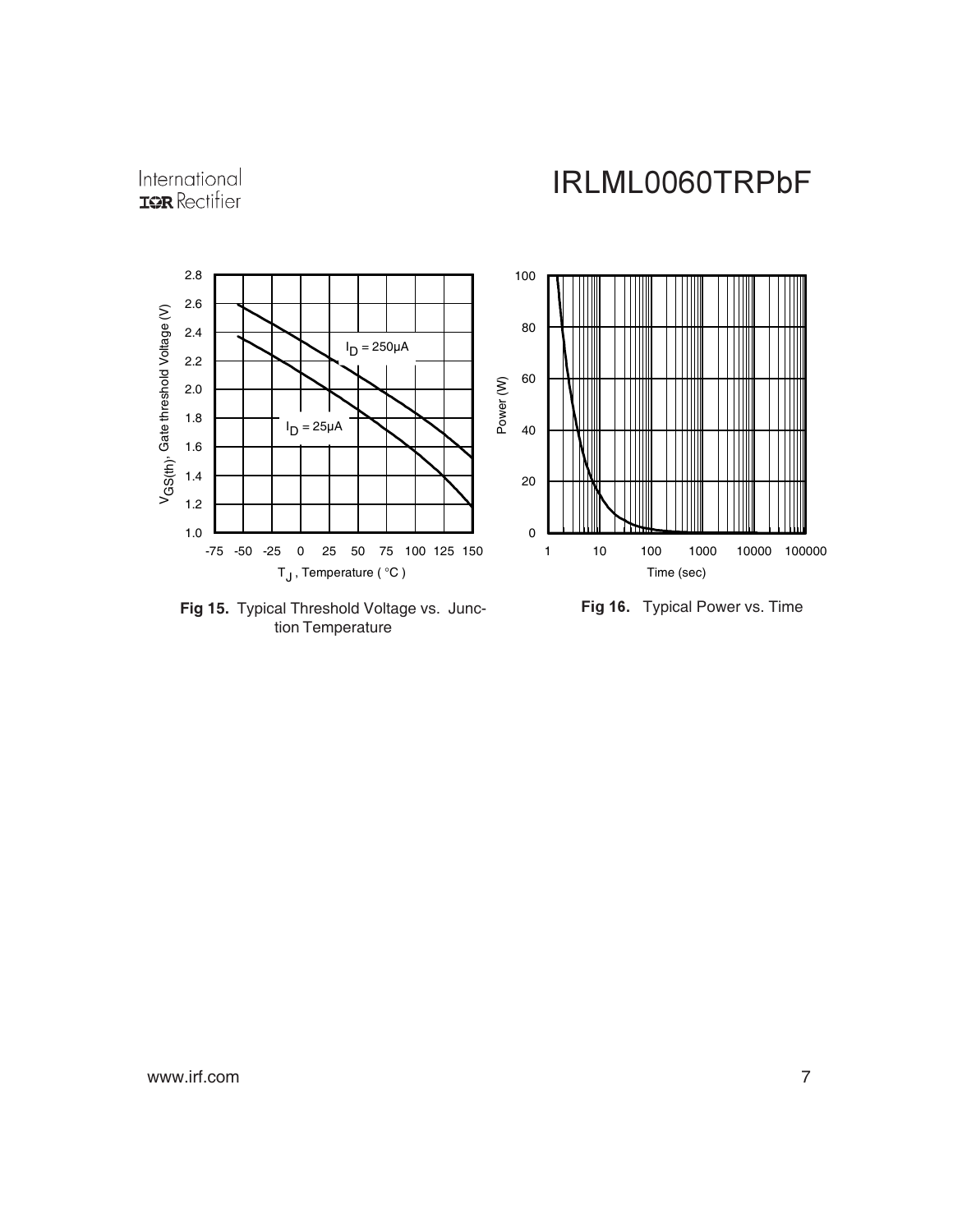#### International **ISR** Rectifier

**BSC** 

REF

 $0.055$ 

04

 $0.040$ 

4

 $0.020$ 

### Micro3 (SOT-23) Package Outline

Dimensions are shown in millimeters (inches)



NOT INCLUDE MOLD PROTRUSIONS OR INTERLEAD FLASH. MOLD PROTRUSIONS<br>, OR INTERLEAD FLASH SHALL NOT EXCEED Q25 MM [0.0.10 INCH] PER SIDE.<br>20 DIMENSION L IS THE LEAD LENGTH FOR SOLDERING TO A SUBSTRATE.<br>8. OUTLINE CONFORMS TO

#### Micro3 (SOT-23/TO-236AB) Part Marking Information

W = (1-26) IF PRECEDED BY LAST DIGIT OF CALENDAR YEAR



Note: For the most current drawing please refer to IR website at: <u>http://www.irf.com/package/</u>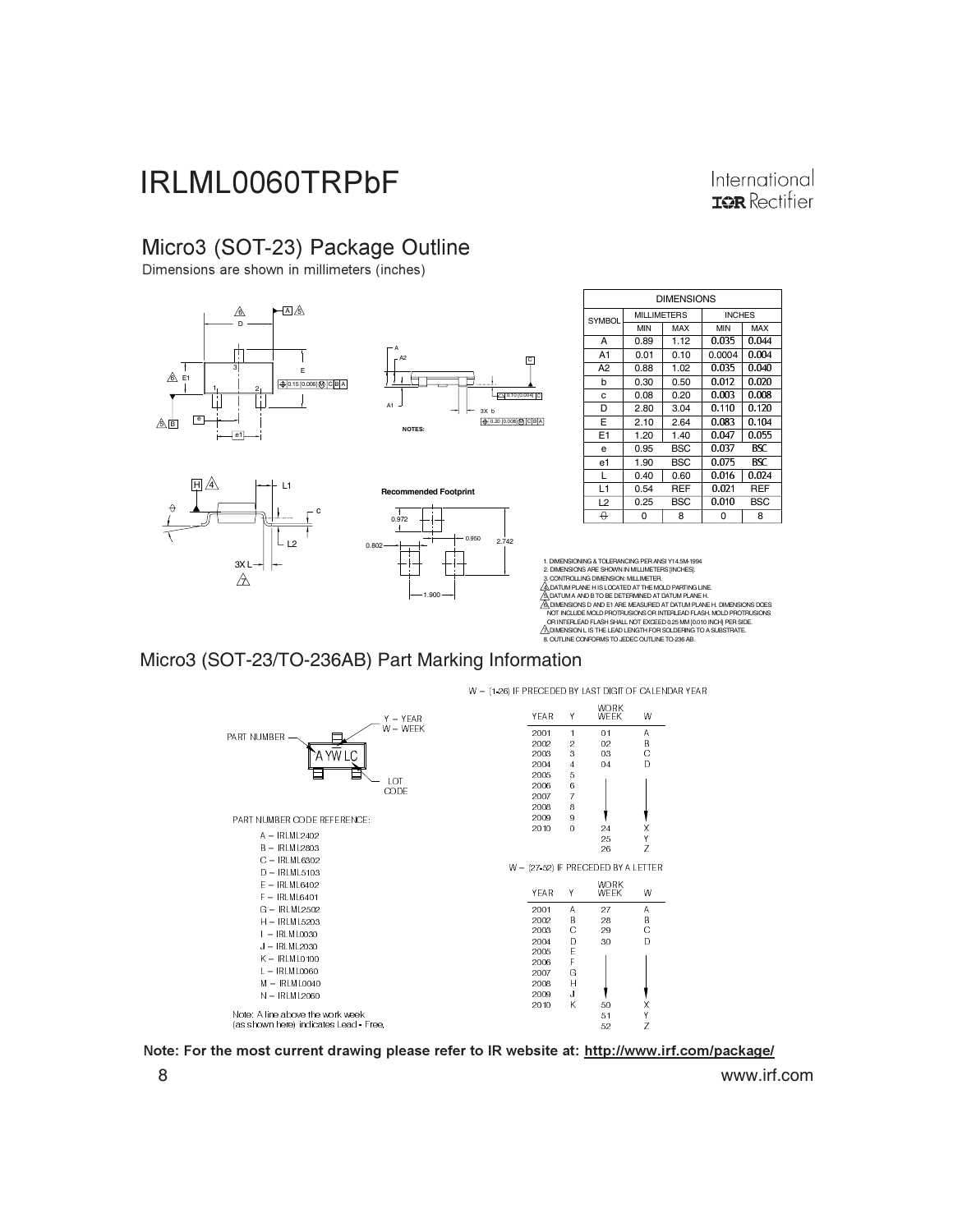International **IQR** Rectifier

### Micro3™ Tape & Reel Information

Dimensions are shown in millimeters (inches)



Note: For the most current drawing please refer to IR website at: <u>http://www.irf.com/package/</u>